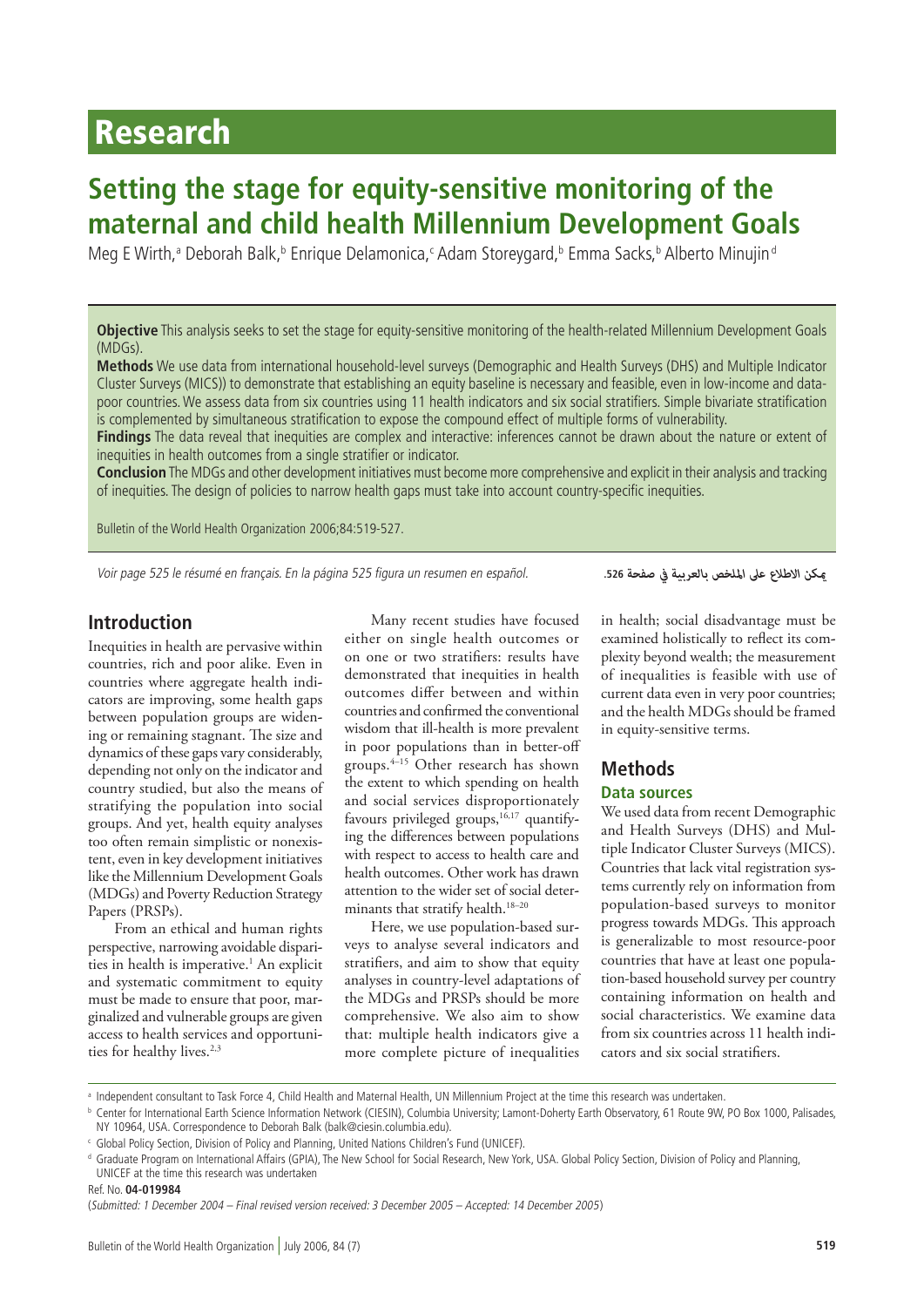|                                                                | <b>Closest related Millennium</b><br><b>Development Goal</b> |                |                                                                                                        |                                                                                                                                                                                                                                                                                                                                                                                                                                                              |
|----------------------------------------------------------------|--------------------------------------------------------------|----------------|--------------------------------------------------------------------------------------------------------|--------------------------------------------------------------------------------------------------------------------------------------------------------------------------------------------------------------------------------------------------------------------------------------------------------------------------------------------------------------------------------------------------------------------------------------------------------------|
| <b>Indicator</b>                                               | Goal                                                         | <b>Target</b>  | <b>Indicator</b>                                                                                       | <b>Indicator definition</b>                                                                                                                                                                                                                                                                                                                                                                                                                                  |
| Under-five mortality rate                                      | 4                                                            | 5              | 13                                                                                                     | Mortality rate for children under 5 years, per 1000 live births                                                                                                                                                                                                                                                                                                                                                                                              |
| Infant mortality rate                                          | 4                                                            | 5              | 14                                                                                                     | Mortality rate for children under 1 year, per 1000 live births                                                                                                                                                                                                                                                                                                                                                                                               |
| Neonatal mortality rate                                        |                                                              |                |                                                                                                        | Mortality rate for children under 30 days, per 1000 live births                                                                                                                                                                                                                                                                                                                                                                                              |
| Underweight                                                    | 1                                                            | $\overline{2}$ | 4                                                                                                      | % of children under age 5 years moderately or severely underweight                                                                                                                                                                                                                                                                                                                                                                                           |
| Knowledge of AIDS <sup>a</sup>                                 | 6                                                            | 7              | 19 <sub>b</sub>                                                                                        | % of population aged 15-24 years with comprehensive correct knowledge of<br>HIV/AIDS (UNICEF-WHO)                                                                                                                                                                                                                                                                                                                                                            |
|                                                                |                                                              |                |                                                                                                        | % of women aged 15-24 years who know that a healthy-looking person can<br>transmit HIV (UNICEF-UNAIDS-WHO)                                                                                                                                                                                                                                                                                                                                                   |
|                                                                |                                                              |                |                                                                                                        | % of women aged 15-24 years who know that a person can protect herself<br>from HIV infection by consistent condom use, % (UNICEF-UNAIDS-WHO)                                                                                                                                                                                                                                                                                                                 |
| Contraceptive prevalence                                       | 6                                                            | $\overline{7}$ | 19 <sub>C</sub>                                                                                        | Contraceptive prevalence (UN Population Division)                                                                                                                                                                                                                                                                                                                                                                                                            |
|                                                                |                                                              |                |                                                                                                        | Percentage of currently married women aged 15-49 years who used a modern<br>method of contraception (UN Population Division). (DHS definition of modern<br>method: pill, intrauterine device, injections, condom, female sterilization, male<br>sterilization, implants, lactational amenorrhea, foam or jelly, emergency<br>contraception; does not include withdrawal or periodic abstinence or folk<br>methods; MICS <sup>b</sup> definition is similar.) |
| Measles vaccination                                            | $\overline{4}$                                               | 5              | 15                                                                                                     | Proportion of 1-year-old children immunized against measles (UNICEF-WHO)                                                                                                                                                                                                                                                                                                                                                                                     |
| Diphtheria, pertussis and<br>tetanus vaccination (three doses) |                                                              |                | Proportion of 1-year-old children immunized against diphtheria, pertussis and<br>tetanus (three doses) |                                                                                                                                                                                                                                                                                                                                                                                                                                                              |
| Skilled birth attendant                                        | 5                                                            | 6              | 17                                                                                                     | Proportion of births attended by skilled health personnel (UNICEF-WHO). (Refers<br>exclusively to people with midwifery skills (for example, doctors, midwives, nurses)<br>who have been trained to proficiency in the skills necessary to manage normal<br>deliveries and diagnose or refer obstetric complications.)                                                                                                                                       |
| Age at first marriage<br>Mean age at first union               |                                                              |                |                                                                                                        |                                                                                                                                                                                                                                                                                                                                                                                                                                                              |

<sup>a</sup> AIDS = acquired immunodeficiency syndrome.

 $b$  MICS = multiple indicator cluster surveys.

Countries were selected to correspond with UN Millennium Project case studies. Data sources used were the DHS surveys for Cambodia (2000), the Dominican Republic (2002), Ethiopia (2000), Ghana (1998), and Kenya (1998), and the Tajikistan 2000 MICS.21–26 The Tajikistan data come from aggregate tables distributed by UNICEF. All measures are calculated using DHS data at the individual level or derived from the DHS reports and web site. Where possible, indicator definitions were harmonized across the five DHS countries. Some indicators reported differ from those in DHS reports:<sup>27</sup> for example, values of "don't know" or "missing" were excluded from our analysis, whereas in DHS reports these categories are sometimes explicitly reported, or considered equivalent to "no". Similarly, DHS report contraceptive prevalences for women currently in union, whereas we report rates for all women. We report mean age at marriage instead of median age.

We recoded ethnicities into dominant, not dominant, and secondary dominant categories to create larger classes of stratifiers.28,29 A "wealth by poverty line" variable was created with use of existing wealth indices<sup>30,31</sup> to complement the stratification by wealth quintile with a simple policy-relevant distinction between just two groups: "poor" and "not poor". Data on the percentage of population living below the poverty line were applied to the wealth index data to create this variable.32,33

### **Health indicators**

We selected health indicators that would match the MDG child health and maternal health indicators, with a few exceptions (Table 1). The nature of the indicators varies, ranging from outcomes (underweight, child mortality), to access to care or preventative interventions (skilled attendant at birth, measles and diphtheria-pertussis-tetanus (DPT) vaccination and contraceptive prevalence), to knowledge (about acquired immunodeficiency syndrome (AIDS)), to fertility-related or women's status indicators, such as age at first marriage.

# **Social stratifiers**

An equity analysis requires division of a population into groups according to underlying social advantage. The social stratifier most frequently associated with inequity is wealth measured by the set of assets the family has, rather than by monetary income or expenditure. However, stratification by wealth alone is not the most appropriate way to measure inequities in health; in countries with extreme poverty, the wealthiest quintile often resides only in the capital. Furthermore, measurements of wealth at a household level do not capture intrahousehold inequalities, such as those conferred by gender, age or position within the household family structure.

Multiple dimensions of inequality exist within countries — such as age, residence (urban or rural), gender, ethnicity, occupation, geographic survey region, and education level. The health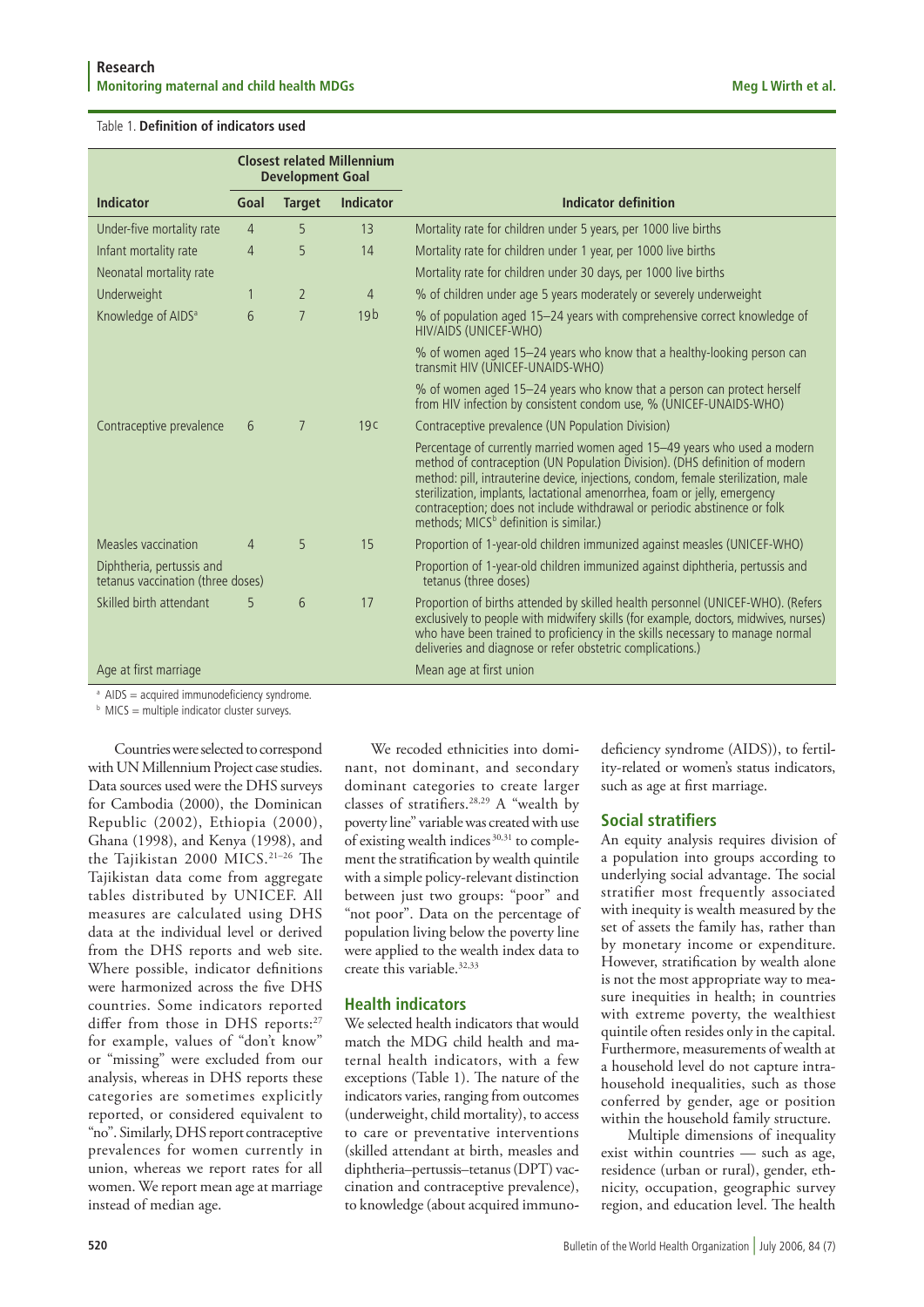| <b>Stratifier</b>      | <b>Definition</b>                       | <b>Adjustments</b>                                                                                                    |  |  |  |
|------------------------|-----------------------------------------|-----------------------------------------------------------------------------------------------------------------------|--|--|--|
| Sex                    | Sex of child                            |                                                                                                                       |  |  |  |
| Education              | Mother's highest level<br>of education  | Grouped into none, primary and secondary. Non-formal curricula and strictly religious<br>education excluded           |  |  |  |
| Residence              | Urban or rural                          |                                                                                                                       |  |  |  |
| Ethnicity              | Country-specific                        | Uses standard DHS <sup>ª</sup> recodes (not available in MICS <sup>b</sup> )                                          |  |  |  |
| Ethnicity recoded      | Country-specific                        | Divided into dominant, non-dominant, and secondary dominant (where available)                                         |  |  |  |
| Wealth by quintile     | Country-specific                        | $1 =$ poorest; $5 =$ richest                                                                                          |  |  |  |
| Wealth by poverty line | Above or below national<br>poverty line | Poverty data from UNDP <sup>c 32,33</sup> applied to the wealth index data to create two groups:<br>poor and not poor |  |  |  |
| Region                 | Country-specific                        |                                                                                                                       |  |  |  |

 $a$  DHS = demographic health surveys.

 $<sup>b</sup>$  MICS = multiple indicator cluster surveys.</sup>

<sup>c</sup> UNDP = United Nations Development Programme.

gaps between these groups may be as significant as the gaps between rich and poor. Choice of stratifiers (and health measures) for official monitoring purposes must be based on health and human rights challenges and policy needs and opportunities in each country.<sup>34,35</sup> Here we use six key stratifiers to illustrate our overarching point about the need for more nuanced equity analysis: sex, education status, urban or rural residence, ethnicity, wealth, and geographic region of residence (Table 2). The full dataset with 20 indicators for six countries is available elsewhere.36

Our selection of variables is not exhaustive and is constrained by the availability of data in the study countries. However, the stratifiers we have chosen may serve as proxies for other factors of interest. For example, the education stratifier is an imperfect proxy of women's empowerment.

The number of regions per survey varies with the size of the sample and other factors. Especially when used in combination with another stratifier, sample sizes in individual regions can become too small to yield meaningful results. Examination of interaction effects between stratifiers allows for the quantification of cumulative disadvantages of multiple risks. Thus, although simultaneous stratification is important, we note that when the sample sizes are low results should be interpreted with caution.

#### **Statistical analysis**

Cross-classification of indicators captures

**Stratifier Cambodia Dominican Ethiopia Ghana Kenya Tajikistan Republic** Maternal X X X X X X education Ethnicity X X X Ethnicity recode X X X X X Sex X X X X X X Region X X X X X X Residence X X X X X X (urban/rural) Wealth by quintile X X X X X

Table 3. **Data available for stratifiers in the six countries included in analysisa,b**

a National averages are available for all indicators in all countries.

Wealth by poverty and the state of the state  $X$  and  $X$ 

**b** Some data, while available, were not calculated for mortality rates because of the difficulty of calculating a rate rather than a percentage (this is especially true for stratification by ethnicity).

line

the complexity of health disadvantage. We did simple stratification (bivariate analysis) for 11 health indicators and wherever possible, we calculated the values for health indicators for all stratifiers (Table 3). To assess their effect both independently and interactively, simultaneous stratification (trivariate analysis) was then performed for pairs of stratifiers. For example, ethnic group health-outcomes were classified by sex, region, residence, wealth, etc., to determine the compounded effect of variables. Some pairings were not generated in the simultaneously stratified analysis because the resulting subgroup was too small or non-existent (e.g. ethnicity with regions). Likewise, mortality indicators were not included in the simultaneous stratification, because the number of events (deaths) was too small to construct robust rates.

Multivariate analysis was not undertaken so as to preserve a simple study design and ensure that the methods could be easily replicated. Finally, we assessed statistical significance of the inequities in health status to identify where gaps result from random variation rather than the statistically valid considerations sought for evidence-based policy-making.

We did a between-means comparison for every stratification class (e.g. education) to test the null hypothesis that there is no statistically significant difference between values of an indicator for all classes defined by the stratifier (e.g. none, primary, secondary or more). Similar tests were carried out for selected portions of the simultaneously stratified data. We interpret differences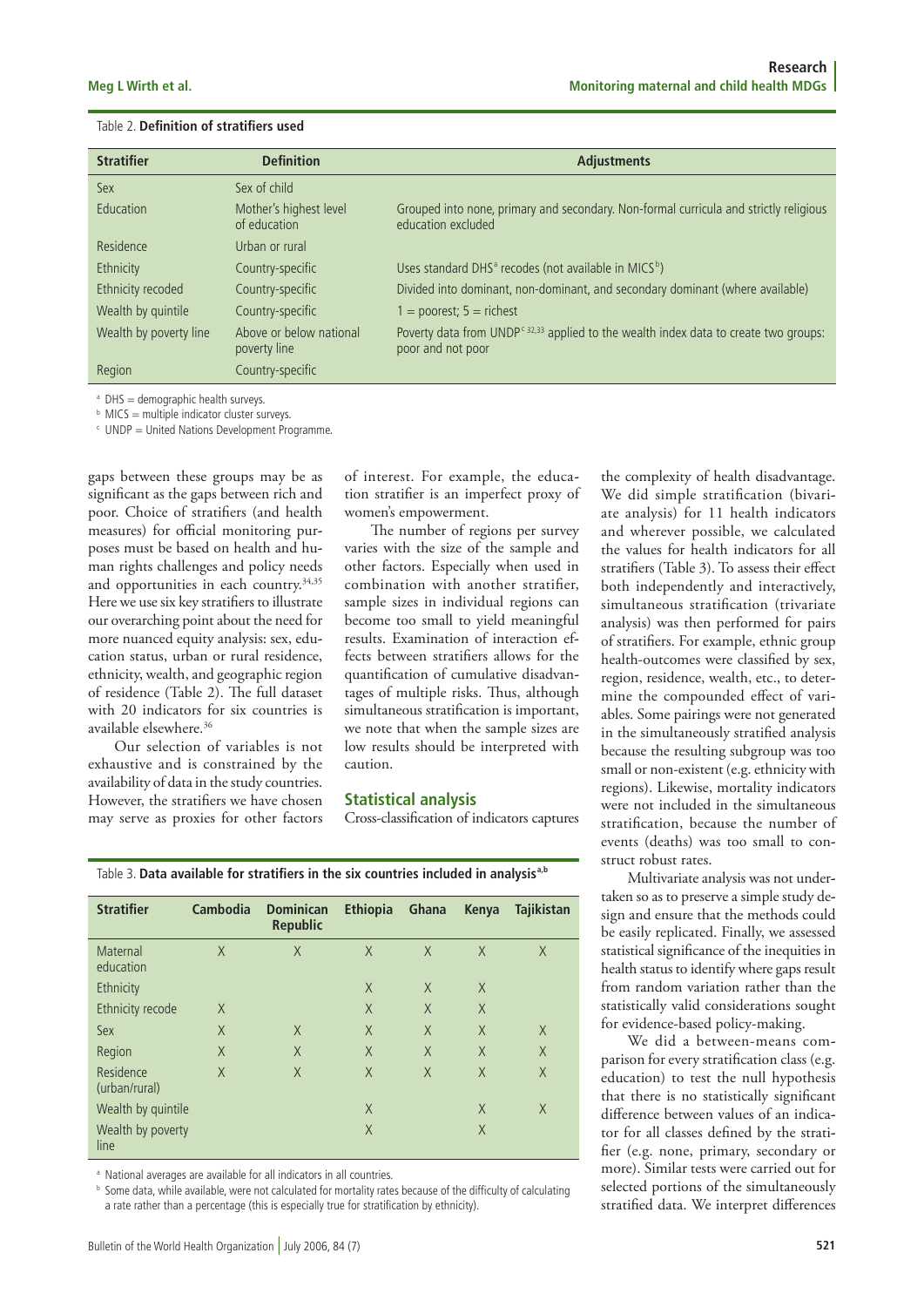where  $P \le 0.05$ . Tests of significance were not performed on the mortality rate indicators, because they are rates rather than proportions. National-level standard errors from DHS reports can be used as a general indication of likely significance between groups for national mortality rates.

# **Results**

Previous published work suggests that most indicators are differentiated by wealth quintile, with less differentiation where interventions tend towards being universal. In general, we expected rural health outcomes to be worse than those in urban areas, that poor people would have worse outcomes than those categorized as not poor and we expected a certain degree of heterogeneity between regions and across ethnic groups. We expected that education status of the mother would have an important effect on all health indicators.

## **Underweight children Expected results**

In Cambodia, Ethiopia, Ghana, and Kenya, there was a significant correlation between education, ethnicity, region and residence and underweight. In Ethiopia and Kenya underweight was also significantly related to wealth and whether a child lives above or below the poverty line. Ethnicity and region — and not wealth — were found to have the widest range of values for underweight in Ghana. In Ethiopia, the pattern is slightly different with region and education of the mother showing the widest range of values — ethnicity seems to be less important here. In Kenya, the pattern differs again, with maternal education, ethnicity, region and wealth quintile all

showing roughly equivalent ranges of values. In the simultaneous stratification for Kenya, for women with primary or with secondary or more education levels, the proportion of underweight children is 2–4 times as great for the children in the poorest households compared with those in the wealthiest households. Rural children are more likely to be underweight, especially in families where the mother has no education or only primary education.

## **Unexpected results**

Somewhat unexpectedly, in Ethiopia, wealth does not seem to prevent children from being underweight. Even in the highest wealth quintile, education is a more important factor: children of mothers with no education are twice as likely to be underweight and six times as likely to be severely underweight. In Cambodia, the urban bias is concentrated in mothers who completed schooling (*P* = 0.0228 for primary education, *P* = 0.0173 for secondary education, but  $P = 0.8210$  for no schooling). Among those with no formal education in Cambodia, there is no difference

Table 5. **Immunization in Ethiopia stratified by maternal education and sex**

|                           |             | Diphtheria-pertussis-<br>tetanus (third dose) |             |             | <b>Measles</b> |                |  |
|---------------------------|-------------|-----------------------------------------------|-------------|-------------|----------------|----------------|--|
| <b>Maternal education</b> | <b>Male</b> | <b>Female</b>                                 | $P^{\rm a}$ | <b>Male</b> | <b>Female</b>  | P <sup>a</sup> |  |
| <b>None</b>               | 19          | 13                                            | 0.02        | 25          | 20             | 0.06           |  |
| Primary                   | 37          | 34                                            | 0.75        | 39          | 39             | 0.98           |  |
| Secondary                 | 53          | 59                                            | 0.67        | 48          | 76             | 0.03           |  |
| рb                        | 1∩ ∩ے       | 1∩ ∩ے                                         |             | <በ በ1       | $<$ 0.01       |                |  |

Source: Ref. 24.

<sup>a</sup> The null hypothesis is that male and female are the same in each row.

<sup>b</sup> The null hypothesis is that within this stratifier and each column, all educational groups are the same.

Table 4. **Immunization rates in Kenya by ethnicity grouping and sex**

|                           |             | Diphtheria-pertussis-<br>tetanus (third dose) |                |               | <b>Measles</b> |                |  |
|---------------------------|-------------|-----------------------------------------------|----------------|---------------|----------------|----------------|--|
| <b>Ethnicity grouping</b> | <b>Male</b> | <b>Female</b>                                 | P <sup>a</sup> | Male          | <b>Female</b>  | P <sup>a</sup> |  |
| Dominant – primary        | 91          | 96                                            | 0.25           | 97            | 99             | 0.31           |  |
| Dominant - secondary      | 78          | 91                                            | 0.02           | 83            | 83             | 0.99           |  |
| Not dominant              | 80          | 72                                            | 0.02           | 76            | 75             | 0.59           |  |
| P <sup>b</sup>            | 0.18        | $<$ 0.01                                      |                | $<$ 0.01 $\,$ | < 0.01         |                |  |

Source: Ref. 22.

<sup>a</sup> The null hypothesis is male and female are the same in each row.

<sup>b</sup> The null hypothesis is that within this stratifier and each column, all ethnicity groups are the same.

between rural and urban levels of underweight children. There was no significant correlation between sex and underweight status in any country studied. **Immunization Expected results**

For most countries studied, diphtheria–pertussis–tetanus (DPT) and measles immunization are significantly stratified by not only wealth quintile but also by maternal education status, ethnicity and region. Urban versus rural residence also stratified all immunization indicators for Ethiopia and Ghana, and this disparity improves significantly with maternal education status in Cambodia. Immunization rates in Tajikistan varied between regions from just above 60% to over 90%.

# **Unexpected results**

Surprisingly, for all countries studied, sex was not a significant factor in immunization rates at the bivariate level, with the exception of DPT3 in the Dominican Republic. Rural versus urban residence was not a strong factor in immunization disparities in Cambodia and Kenya. In Tajikistan, there is no stepwise correlation between wealth and immunization status. In Kenya, simultaneous stratification shows that ethnicity is correlated with immunization, with less dominant ethnic groups falling well behind dominant groups. Boys and girls were immunized at about the same rates for measles, but DPT3 rates differed by sex, especially in the non-dominant ethnic group (Table 4). Simultaneous stratification for Ethiopia also reveals gender inequity in measles immunization: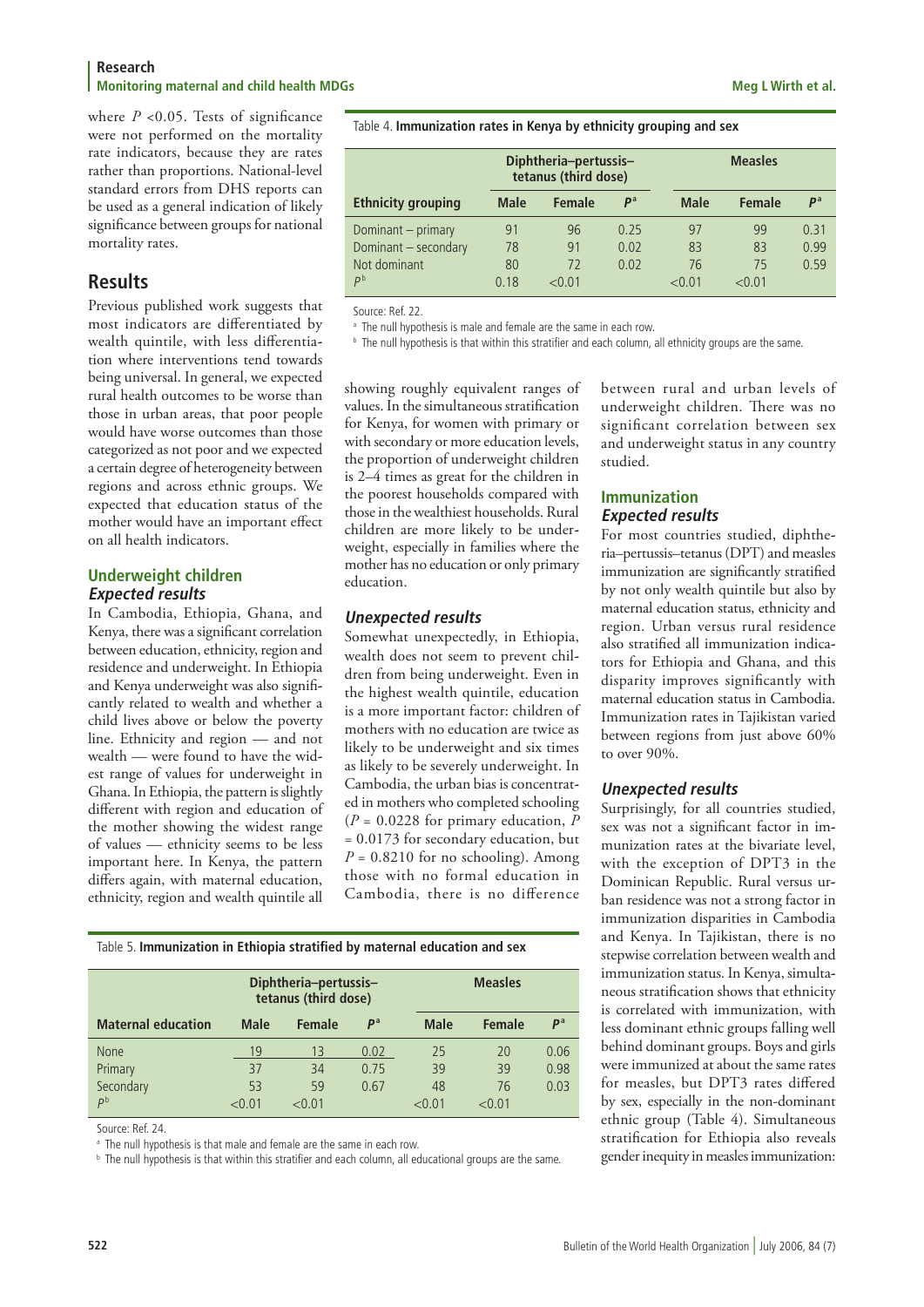daughters of women with secondary or more schooling have higher rates than do sons  $(P = 0.03)$  (Table 5). Sex-based differences are also evident in Kenya, with 98% of urban boys vaccinated against measles compared with 90% of urban girls  $(P = 0.07)$ . Thus in several countries it seems that basic immunization is inequitably distributed, suggesting significant challenges for implementation of vertical programmes.

### **Child mortality rates Expected results**

In Cambodia, Ethiopia, Ghana and Kenya educational level of the mother, region and residence stratify under-five mortality rates (U5MR). In Kenya, ethnicity dramatically stratifies U5MR, with a range 31-253 across groups. Additionally, the expected stepwise decrease in U5MR with increasing wealth quintile is observed. The capital of Cambodia, Phnom Penh, consistently shows the lowest mortality, with mortality rates in the next best region almost twice as high. In Ghana, inequality in childhood mortality is closely aligned with differences in education and place of residence: more highly educated women and urban dwellers have much lower child mortality. And in Ethiopia, educational level of the mother significantly stratifies mortality in neonates, infants and children under 5 years.

#### **Unexpected results**

By contrast, in Ethiopia, wealth quintile and urban/rural distinctions are not particularly strong stratifiers of health outcomes. In fact, the richest quintile differs little from the poorest. In Kenya, it seems that the difference between no maternal education and primary education does not yield large disparities in U5MR. Likewise in Ghana, primary education actually yields a higher neonatal and infant mortality than does no education.

#### **Usage of skilled birth attendants Expected results**

Maternal education, ethnicity, region, residence and wealth quintile are all significantly correlated with usage of skilled birth attendants in Ethiopia, Ghana and Kenya. For instance, in Ethiopia, major differences are evident when the indicator is stratified by educational level with only 3% of those with no education using skilled birth attendants, 10% of those with primary education and 45% of women with secondary education or more. In Kenya, the Mijikenda/Swahili ethnic groups were at a low of 27% usage and the Kikuyu at a high of 71%. Likewise, in Ghana, ethnicity seems to have an important effect on use of skilled birth attendants, with a near twofold, statistically significant difference between the primary dominant (63%) and the not dominant groups (34%) (*P* <0.00005). The non-poor are almost twice as likely as the poor to have

a skilled birth attendant in Kenya. In Cambodia, almost 90% of the births in Phnom Penh are assisted by skilled attendants, in stark contrast with a national average of only one-third. Education and rural/urban residence also stratify skilled birth attendant use in Cambodia (*P* <0.00005). In Tajikistan, 55% of the lowest wealth quintile and 87% of the highest quintile use skilled birth attendants, and the rural/urban differential is

#### **Unexpected results**

68% versus 84%.

In Kenya, simultaneous stratification

#### **Research Meg L Wirth et al. Monitoring maternal and child health MDGs**

reveals dramatic inequities by maternal education, region and urban versus rural residence even among the non-poor (Table 6). In the Dominican Republic, where national rates of skilled birth attendant coverage are relatively high, there exists relative equity with respect to maternal education and urban versus rural residence.

### **AIDS knowledge Expected results**

In Ethiopia, Ghana and Kenya, both indicators for AIDS knowledge are stratified significantly by maternal education, ethnicity, region and residence, suggesting a rather unequal spread and uptake of critical information and education about HIV/AIDS. In Cambodia, knowledge that a healthy-looking person may have AIDS and that using a condom during sex can help prevent HIV infection is significantly stratified by maternal education status, despite high overall knowledge (the national average is above 80% for both indicators). In Tajikistan, rural populations have much lower levels of AIDS knowledge. Wealth differentiates only the richest group — 20% of the top quintile know that condoms help prevent infection, compared with less

Table 6. **Skilled birth attendant coverage in Kenya: poverty status simultaneously stratified by education, region and urban versus rural residence**

|                  |                    |          | Poverty status <sup>a</sup> |                |
|------------------|--------------------|----------|-----------------------------|----------------|
|                  |                    | Not poor | Poor                        | P <sup>b</sup> |
| <b>Education</b> | <b>None</b>        | 40       | 19                          | < 0.01         |
|                  | Primary            | 45       | 24                          | < 0.01         |
|                  | Secondary or more  | 77       | 43                          | < 0.01         |
|                  | P <sup>c</sup>     | < 0.01   | < 0.01                      |                |
| <b>Region</b>    | Central            | 70       | N/A                         | N/A            |
|                  | Coast              | 49       | 14                          | < 0.01         |
|                  | Eastern            | 56       | 31                          | < 0.01         |
|                  | Nairobi            | 78       | N/A                         | N/A            |
|                  | Nyanza             | 52       | 24                          | < 0.01         |
|                  | <b>Rift Valley</b> | 50       | 24                          | < 0.01         |
|                  | Western            | 39       | 26                          | < 0.01         |
|                  | P <sup>c</sup>     | < 0.01   | < 0.01                      |                |
| <b>Residence</b> | Rural              | 49       | 25                          | < 0.01         |
|                  | Urban              | 72       | 40                          | 0.01           |
|                  | P <sup>c</sup>     | < 0.01   | 0.01                        |                |

Source: Ref. 14

a N/A indicates that data were reported for fewer than 25 cases.

**b** The null hypothesis is that there is no difference in rates between poor and not poor.

<sup>c</sup> The null hypothesis is that there is no difference in rates between classes of each stratifier.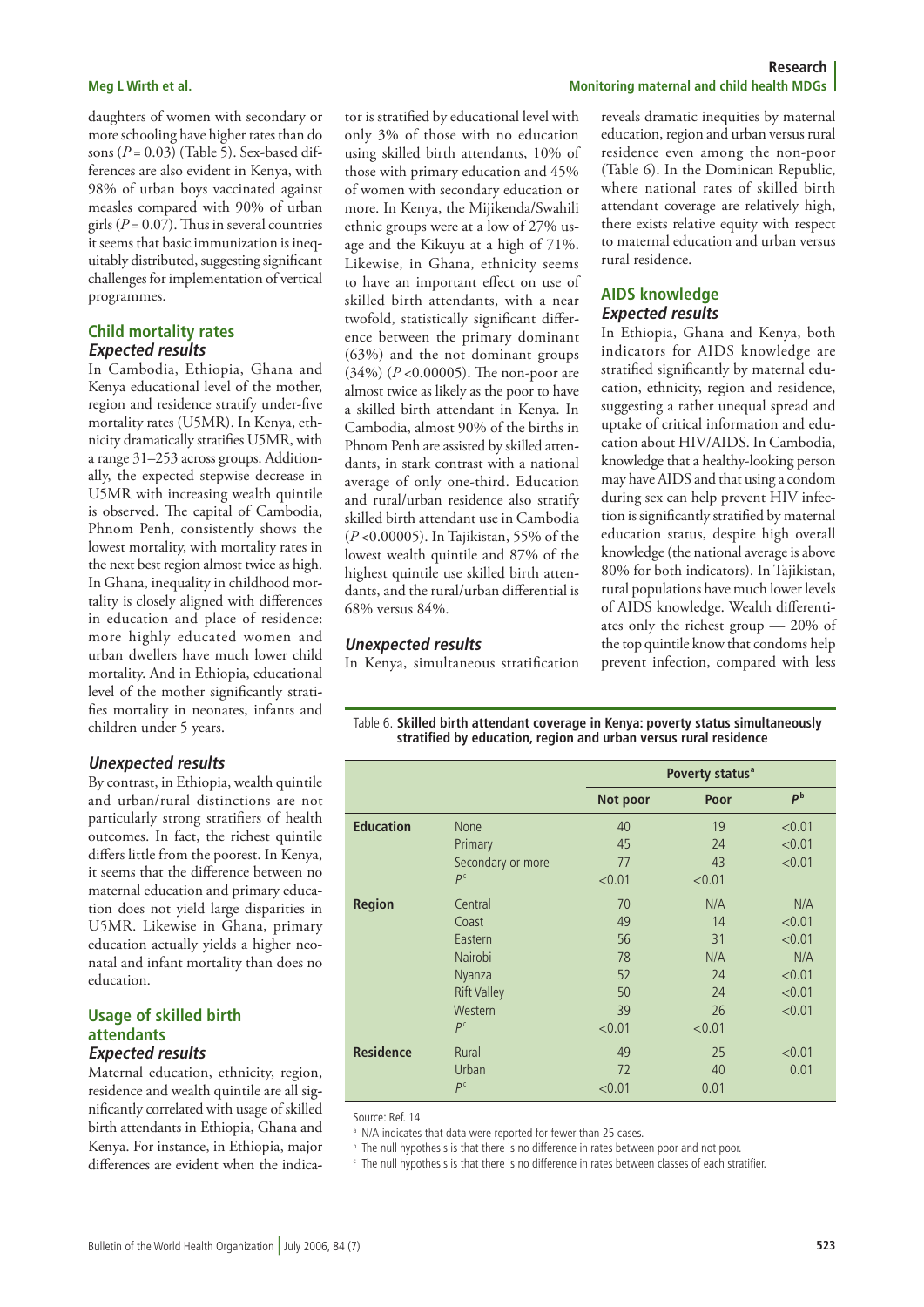than 5% for the rest of the population — and large differences exist between regions. In the Dominican Republic, knowledge varies by region, with a range 78–96% for the indicator on "a healthylooking person may have AIDS".

#### **Unexpected results**

There was strong regional variation in most of the countries studied and ethnic variation was especially pronounced in Ethiopia and Ghana.

#### **Contraceptive prevalence Expected results**

In Ethiopia, Ghana and Kenya, contraceptive prevalence (using a modern method) is correlated significantly by all stratifiers. In Tajikistan, there is a clear educational gradient, with those with no education at 16%, 26% for secondary education and 41% for tertiary. By wealth quintile, there is relatively more equitable distribution of contraceptive use, although the richer groups have greater prevalence.

#### **Unexpected results**

Surprisingly, in the Dominican Republic the percentage of women using a modern method of contraception declines as education increases, and the differences are statistically significant. Among women with no education, the rate of contraceptive use is significantly higher in urban areas  $(P = 0.0143)$ , but in women with primary education, use rates are significantly higher in rural areas  $(P = 0.0299)$ . Contraceptive use decreases significantly with education at all levels in urban areas, and from primary to secondary in rural areas. Region and residence are the main stratifiers in Cambodia, with no significant correlation between formal education and contraceptive use. In Ethiopia, the expected education effect applied only in the capital.

### **Age at first marriage Expected results**

For all of the countries with information for this indicator, the data revealed statistically significant educational gradients — those with secondary education married at least a year and in some cases 4 years later than did those with no education. Rural women married earlier than did urban women. In most countries, regional variations were observed — this was particularly striking, with nearly a 5-year difference found, amongst regions of Ethiopia.

#### **Unexpected results**

Ethnicity was not found to be a significant stratifier in most countries, Ethiopia being one exception with large differentials similar to those found by region. Wealth quintile had a greater effect on age at first marriage in Kenya (2.6 years' difference from lowest to highest quintile) than did education. In Cambodia, the difference between urban and rural dwellers is not statistically significant in those with no education or those with secondary education but it is larger and significant for those with primary education.

# **Discussion**

Inequities in health exist even in the poorest countries. Our results highlight the wide variation that different indicators and social stratifiers exhibit within countries. This variation — coupled with the robust findings of disparity  $-$  suggest that the MDGs should be monitored in an equity-sensitive manner, starting with a baseline description of inequities across a range of health indicators. Population-based surveys can be used to establish such an equity baseline even in data-poor countries. Tracking of progress in reducing disparities should complement overall monitoring of the health MDGs.

Several limitations of our analysis deserve mention here. Despite the richness of the data, this brief snapshot of health inequalities is not intended to form the complete baseline in the countries conside ered. Data sources other than DHS and MICS may be more appropriate to track all health indicators in a manner explicitly tailored to national circumstances. Subsampling from the vital registration system, demographic surveillance system (DSS) data and facility-based surveys are important complementary sources of information when available.<sup>37,38</sup> Shortcomings in sampling frames often result in vulnerable groups such as refugee populations, urban slum dwellers, orphans and linguistic minorities being excluded from survey analyses.

# **Conclusion**

Our results confirm that the current focus on pro-poor health policies is an oversimplification that omits other core sources of health inequities.<sup>39</sup> Stratification by wealth, ethnicity, maternal education status, sex, region and urban/rural residence yielded statistically significant differences across a wide range of health indicators in six countries. In many cases, the ethnic, educational and regional variations were more pronounced than were the disparities attributable to differences in wealth. Furthermore, analysis of dual forms of marginalization reveals the complexity of health gaps within countries.

The region of residence stratifier is often coterminous with those of ethnic divisions or poverty profiles, although this association is only revealed by simultaneous stratification. For example, measles vaccination rates seem to vary considerably by wealth, but when regions are added as substrata it becomes clear that some districts represent the bottom quintiles of the population. While wealth is an important focus, the geographic elements of poverty would have been overlooked without disaggregation of the data. An understanding of the correlates of poverty will be an important element in reducing deprivation. The results of our analysis suggest that in many countries, reducing inequality in health will require policies to be tailored by geographic area. Thus, geographic identifiers should be added to all surveys, including MICS and DHS, to allow countries to georeference survey information.

Educational status of mothers is a critical social determinant of most health indicators. Investments in education must be seen as having a dual positive effect in both the education and health sectors. Simultaneously, health messages and programmes should be designed to reach mothers with low education status and their children. And ethnicity, a core form of marginalization, remains understudied in the health and development literature.

Importantly, different health indicators yielded different patterns of inequity. For example, AIDS knowledge may be high and only somewhat evenly distributed between groups, but rates of delivery by a skilled birth attendant and U5MR within the same country may be grossly inequitable (as in Cambodia). Inferences about the nature or extent of inequities in health cannot be drawn from a single indicator. Nor can we assume that groups disadvantaged in one indicator are necessarily disadvantaged in another. Our analysis strongly suggests that reliance on single indicators alone — and certainly national averages — would lead to limited, misguided recommendations for policy.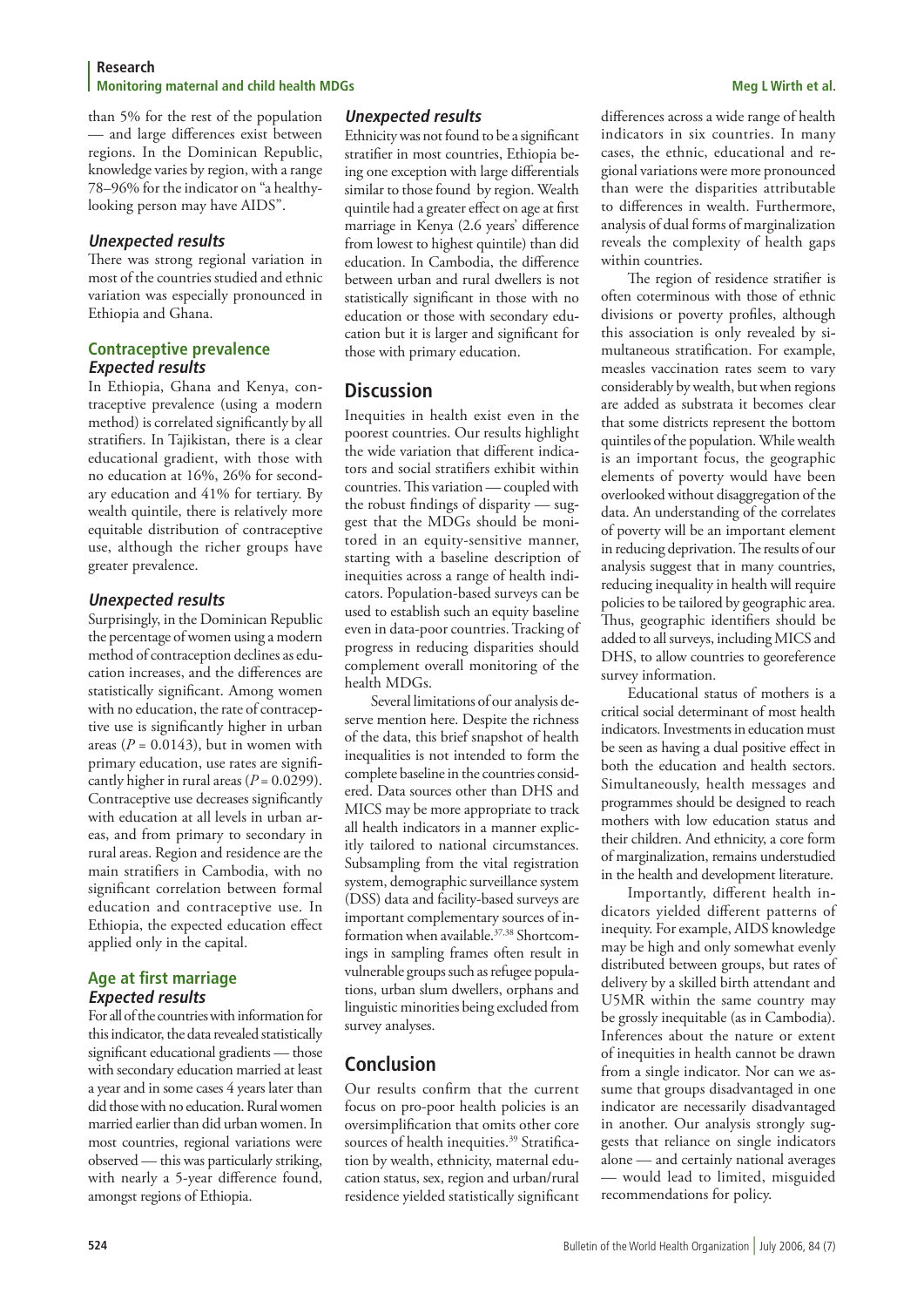Countries should start with a clear health (in)equity baseline based on the MDGs but tailored to their unique sociocultural dynamics. Once the (in)equity baseline has been established, the difficult work begins. What are the policies and programmes that will address these critical issues? Standard behavioural and social science methods must also be used to explain and augment the data and analysis described here. Multivariate quantitative analysis and qualitative studies are required to clarify causal pathways that lead certain groups to be disadvantaged relative to others.

And the health MDGs — indeed all relevant MDGs — must be reframed to prioritize marginalized groups. Equitable progress towards the MDG targets would mean that the health outcomes of the disadvantaged improve at the same or faster rates as the better-off groups.2,39 Poverty reduction strategies, a key instrument of current development policy, must be synchronized with the MDGs.40 Then, policy changes aligned with PRSP and MDG priorities ought to be designed and tracked so as to measure progress from the (in)equity baseline.

Health exclusion results from multiple and overlapping forms of social exclusion, in addition to differences in health systems. The full array of underlying social determinants of health must be addressed in both health research and development policy.19 And rather than a patchwork of "pro-poor" interventions and ad hoc targeted programmes, universal health systems dedicated to the inclusion of all population groups are needed to build more efficient, equitable and healthier societies. Analysis of the type presented here is a feasible first step towards these goals and towards equitable achievement of the MDGs.  $\blacksquare$ 

#### **Acknowledgements**

This article is an abbreviated version of a Background Paper prepared for Task

#### **Research Meg L Wirth et al. Monitoring maternal and child health MDGs**

Force 4 (Child Health and Maternal Health) of the UN Millennium Project. We are grateful to Paula Braveman for input at all stages of the background paper, Mushtaque Chowdhury and Cesar Victora for input during the early stage of conceptualization of the paper, Davidson Gwatkin and Jeanette Vega for comments on a near final draft and Lynn Freedman of Task Force 4 for support throughout the process. We also thank James Connolly for statistical and editorial support and Meredith Slopen for her help with editing the final submission.

**Funding:** the World Bank's Japan Policy and Human Resource Development (PHRD) Fund provided funding under a grant to Columbia University's Earth Institute and CIESIN (http://ciesin. columbia.edu/povmap/).

**Competing interests:** none declared.

#### **Résumé**

#### **Mise en place des conditions nécessaires à un suivi favorable à l'équité des progrès en direction des Objectifs du Millénaire pour le développement relatifs à la santé maternelle et infantile**

**Objectif** La présente analyse s'attache à définir les conditions nécessaires à un suivi favorable à l'équité des progrès en direction des Objectifs du Millénaire pour le développement (OMD) relatifs à la santé maternelle et infantile.

**Méthodes** Des données tirées d'enquêtes internationales auprès des ménages (Enquêtes démographiques et de santé, DHS) et d'enquêtes en grappes à indicateurs multiples (MICS) ont servi à démontrer la nécessité et la faisabilité de l'établissement d'un point de comparaison pour l'équité, même pour les pays à faible revenu et pour lesquels les éléments disponibles sont rares. Les données provenant de six pays ont été soumises à une évaluation utilisant onze indicateurs sanitaires et considérant six couches sociales. En plus de la stratification bivariée simple, il a été procédé

à une stratification simultanée, destinée à mettre en évidence l'effet multifactoriel des formes multiples de vulnérabilité.

**Résultats** Les données font apparaître la complexité des inéquités et l'existence d'interactions entre elles : il est impossible de formuler des déductions quant à la nature et à l'ampleur de ces inéquités à partir d'un paramètre de stratification ou d'un indicateur unique.

**Conclusion** Les OMD et autres initiatives en faveur du développement devront intégrer une analyse et un suivi plus complets et plus explicites des inéquités. Dans la conception des politiques visant à réduire les disparités en matière d'accès à la santé, il convient de prendre en compte les inéquités spécifiques à chaque pays.

#### **Resumen**

### **Creación de un marco para que la monitorización de los Objetivos de Desarrollo del Milenio relacionados con la salud materna e infantil sea sensible a la equidad**

**Objetivo** Este análisis trata de crear el marco para lograr que la monitorización de los Objetivos de Desarrollo del Milenio (ODM) relacionados con la salud sea sensible a la equidad.

**Métodos** Hemos utilizado los datos de encuestas domiciliarias internacionales (encuestas sobre demografía y salud, y encuestas de conglomerados con múltiples indicadores) para demostrar que es necesario y posible efectuar una descripción basal de las inequidades, incluso en los países de bajos ingresos que disponen de escasos datos. Hemos analizado en seis países 11 indicadores sanitarios estratificados en función de seis variables sociales. La estratificación bivariada simple se complementó con

la estratificación simultánea para poner de manifiesto el efecto compuesto de múltiples formas de vulnerabilidad.

**Resultados** Los datos revelan que las inequidades son complejas e interactivas y que no es posible hacer inferencias acerca de la naturaleza o la magnitud de las inequidades de los resultados sanitarios a partir de un único indicador o factor estratificador.

**Conclusión** Tanto en los ODM como en otras iniciativas de desarrollo debe realizarse un análisis y seguimiento más integral y explícito de las inequidades. La formulación de políticas para reducir las diferencias en materia de salud deben tener en cuenta las inequidades específicas de cada país.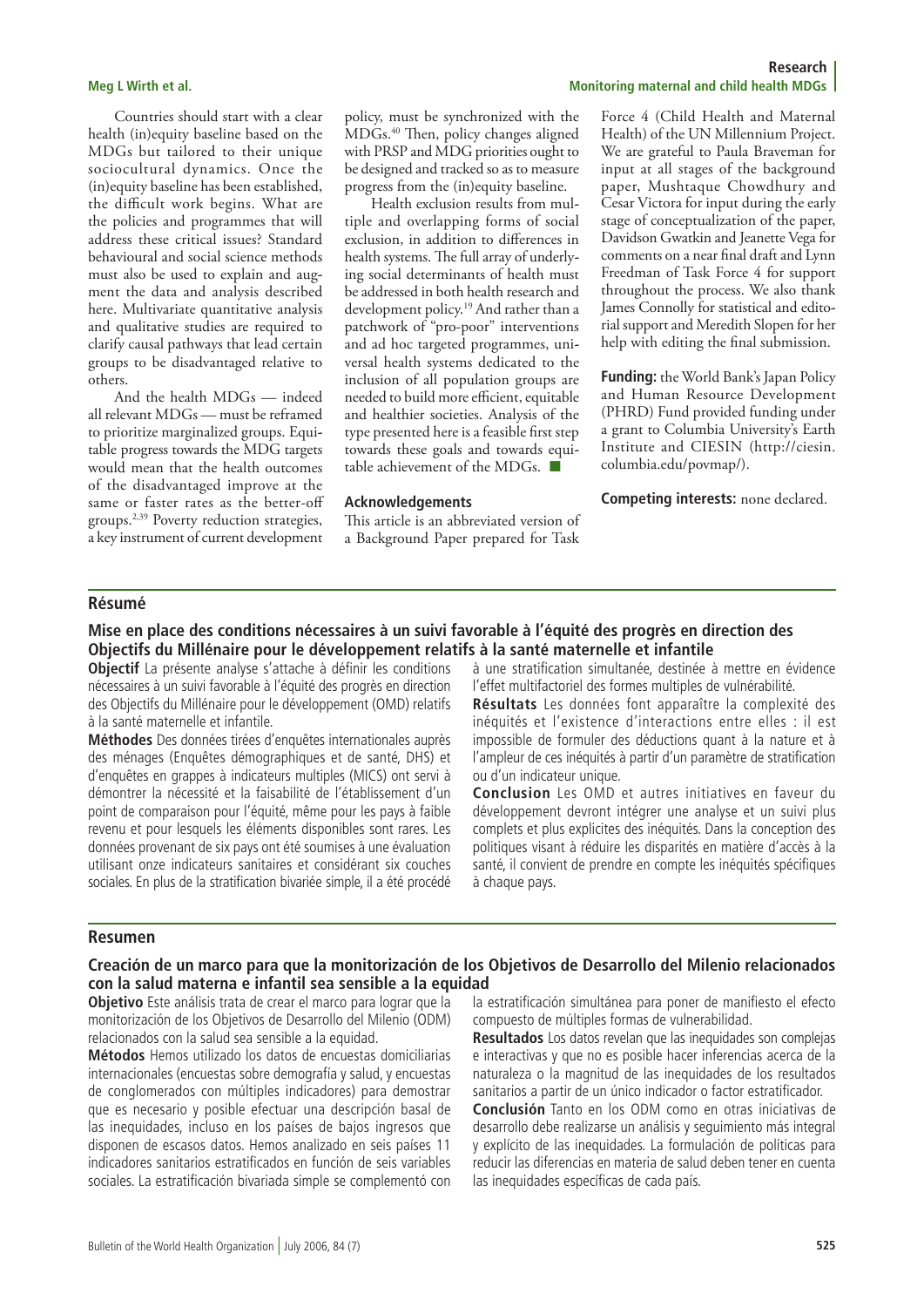لعرض التأثير المركب للأشكال المختلفة من سهولة التعرُّض أو شدة التأثر.<br>ا**لموجودات:** أظهرت المعطيات أن الجور أمر معقد وتفاعلي؛ ولا عكن استنتاج<br>طبيعة ومدى الجور في الحصائل الصحية من مؤشر واحد أو من طريقة<br>التقسيم إلى طبقات.<br>ا

**ملخص**<br>الإعداد للرصد الذي يراعي العدالة في المرامي الإمائية للألفية المتعلِّقة بصحة الأطفال والأمهات<br>الهدف: يهدف هذا التحليل إلى الإعداد للرصد الذي يراعي العدالة في المرامي للعرض التأثير المركب للأشكا<br>الإمائية للألفية.<br>ال

#### **References**

- 1. Braveman P, Gruskin S. Poverty, equity, human rights and health. Bull World Health Organ 2003; 81:539-45.
- 2. Freedman L, Waldman R, de Pinho H, Wirth M, Chowdhury AMR, Rosenfield A for the UN Millennium Project Task Force on Child Health and Maternal Health. Who's got the power? Transforming health systems for women and children. London: Earthscan; 2005.
- 3. Gwatkin DR. Who would gain most from efforts to reach the Millennium Development Goals for health? An inquiry into the possibility of progress that fails to reach the poor. HNP Discussion Paper. Washington, DC: World Bank; 2002.
- 4. Gwatkin DR, Rutstein S, Johnson K, Suliman EA, Wagastaff A. Initial countrylevel information about socio-economic differences in health, nutrition, and population. Washington, DC: World Bank; 2003.
- 5. Minujin A, Delamonica E. Mind the gap! Widening child mortality disparities. J Hum Dev 2003,4:397-418.
- 6. Victora CG, Wagstaff A, Schellenberg JA, Gwatkin DR, Claeson M, Habicht JP. Applying an equity lens to child health and mortality: more of the same is not enough. Lancet, 2003:362:233-41.
- 7. Segone M. Child poverty in Niger: longitudinal, gender, spatial and wealth analysis based on DHS 1992, MICS 1996, DHS 1998 and MICS 2000. Niamey, Niger: UNICEF; October 2001.
- 8. Evans T, Whitehead M, Diderichsen F, Bhuiya A, Wirth M. Challenging inequities in health: from ethics to action. New York: Oxford University Press; 2001.
- 9. AbouZahr C, Wardlaw T. Antenatal care in developing countries: promises, achievements and missed opportunities: An analysis of trends, levels and differentials, 1990-2001. Geneva: WHO/UNICEF; 2004.
- 10. Victora CG, Vaughan, JP, Barros FC, Silva AC, Tomasi E. Explaining trends in inequities: evidence from Brazilian child health studies. Lancet 2000; 356:1093-8.
- 11. Wagstaff A. Poverty and health sector inequalities. Bull World Health Organ 2003;80:97-105.
- 12. Kunst A, Houweling T. A global picture of poor-rich differences in the utilisation of delivery care. In: Van Lerberghe W, De Brouwere V (editors). Safe motherhood strategies: a review of the evidence. Antwerp: ITG Press; 2001.
- 13. Schellenberg JA, Adam T, Mshinda H, Masanja H, Kabadi G, Mukasa O, et al. Inequities among the very poor: healthcare for children in rural southern Tanzania. Lancet 2003;361:561-6.
- 14. Wagstaff A,Watanabe N. Socioeconomic inequalities in child malnutrition in the developing world. Policy Research Working Papers. Washington DC: World Bank; 2000.
- 15. Wagstaff A, Bustreo F, Bryce J, Claeson M, Axelsson H. Inequalities in child health: are we narrowing the gap? HNP Discussion Paper. Washington, DC: World Bank; 2003.
- 16. Castro-Leal F, Dayton J, Demery L, Mehra K. Public spending on health care in Africa: Do the poor benefit? Bull World Health Organ 2000;78:66-74.
- 17. McIntyre D Gilson L in collaboration with EQUINET, the Regional Network for Equity in Health in Southern Africa. Equitable health care financing and poverty challenges in the African context. Paper Presented to Forum 9, Global Forum for Health Research. Mumbai, September 12-16, 2005. Available from http://www.equinetafrica.org/bibl/docs/McIfin092005.pdf
- 18. Casas JA, Dachs NW, Bambas A. Health disparities in Latin America and the Caribbean: the role of social and economic determinants. In: Equity and health: views from the Pan American sanitary bureau. Washington, DC: Pan American Health Organization; 2001.
- 19. Marmot M. Social determinants of health inequalities. Lancet 2005; 365:1099-104.
- 20. Vandemoortele J. Absorbing social shocks, protecting children and reducing poverty: the role of basic social services. UNICEF staff working papers, Evaluation, Policy and Planning Series no. 00-001. New York: UNICEF; 2000.
- 21. National Institute of Statistics, Directorate General for Health [Cambodia], and ORC Macro. Cambodia Demographic and Health Survey 2000. Phnom Penh and Calverton (MD), USA: National Institute of Statistics, Directorate General for Health, and ORC Macro; 2001.
- 22. National Council for Population and Development (NCPD), Central Bureau of Statistics (CBS) (Office of the Vice President and Ministry of Planning and National Development) [Kenya], and Macro International Inc. (MI). Kenya Demographic and Health Survey 1998. Calverton (MD): NDPD, CBS, and MI; 1999.
- 23. Ghana Statistical Service (GSS) and Macro International Inc. (MI). Ghana Demographic and Health Survey 1998. Calverton (MD): GSS and MI; 1999.
- 24. Central Statistical Authority [Ethiopia] and ORC Macro. Ethiopia Demographic and Health Survey 2000. Addis Ababa and Calverton (MD): Central Statistical Authority and ORC Macro; 2001.
- 25. Centro de Estudios Sociales y Demográficos (CESDEM) and MEASURE DHS+/ ORC Macro. República Dominicana Encuesta de Demografía y Salud 2002. [Dominican Republic Demographic and Health Survey 2002]. Calverton, MD: Centro de Estudios Sociales y Demográficos, CESDEM and MEASURE DHS+/ORC Macro; 2003. [In Spanish.]
- 26. United Nations Children's Fund (UNICEF). Multiple Indicator Cluster Survey (MICS): Tajikistan. Dushanbe: UNICEF; 2000.
- 27. Rutstein SO, Rojas G. Guide to DHS Statistics. Calverton (MD): ORC Macro; 2003.
- 28. Brockerhoff M, Hewett P. Ethnicity and child mortality in sub-Saharan Africa. Policy Research Division Working Paper No. 107. New York: Population Council; 1998.
- 29. Moyo S. Socio-economic dominance of ethnic and racial groups the African experience. Human Development Report Office. Occasional Paper, Background Paper for HDR 2004. 2004/8. New York: United Nations Development Programme; 2004.
- 30. Filmer D, Pritchett L. Estimating wealth effects without expenditure data or tears: an application to educational enrollments in states of India. Demography 2001;38:115-32.
- 31. Sahn DE, Stifel DC. Poverty comparisons over time and across countries in Africa. World Development 2000;28:2123-55.
- 32. UNDP (United Nations Development Programme). Human Development Report 2001: making technology work for human development. New York: Oxford University Press; 2001. Available from: http://hdr.undp.org/reports/ global/2001/en/.
- 33. UNDP (United Nations Development Programme). Human Development Report 2003: Millennium Development Goals: a compact among nations to end poverty. New York: Oxford University Press; 2003.